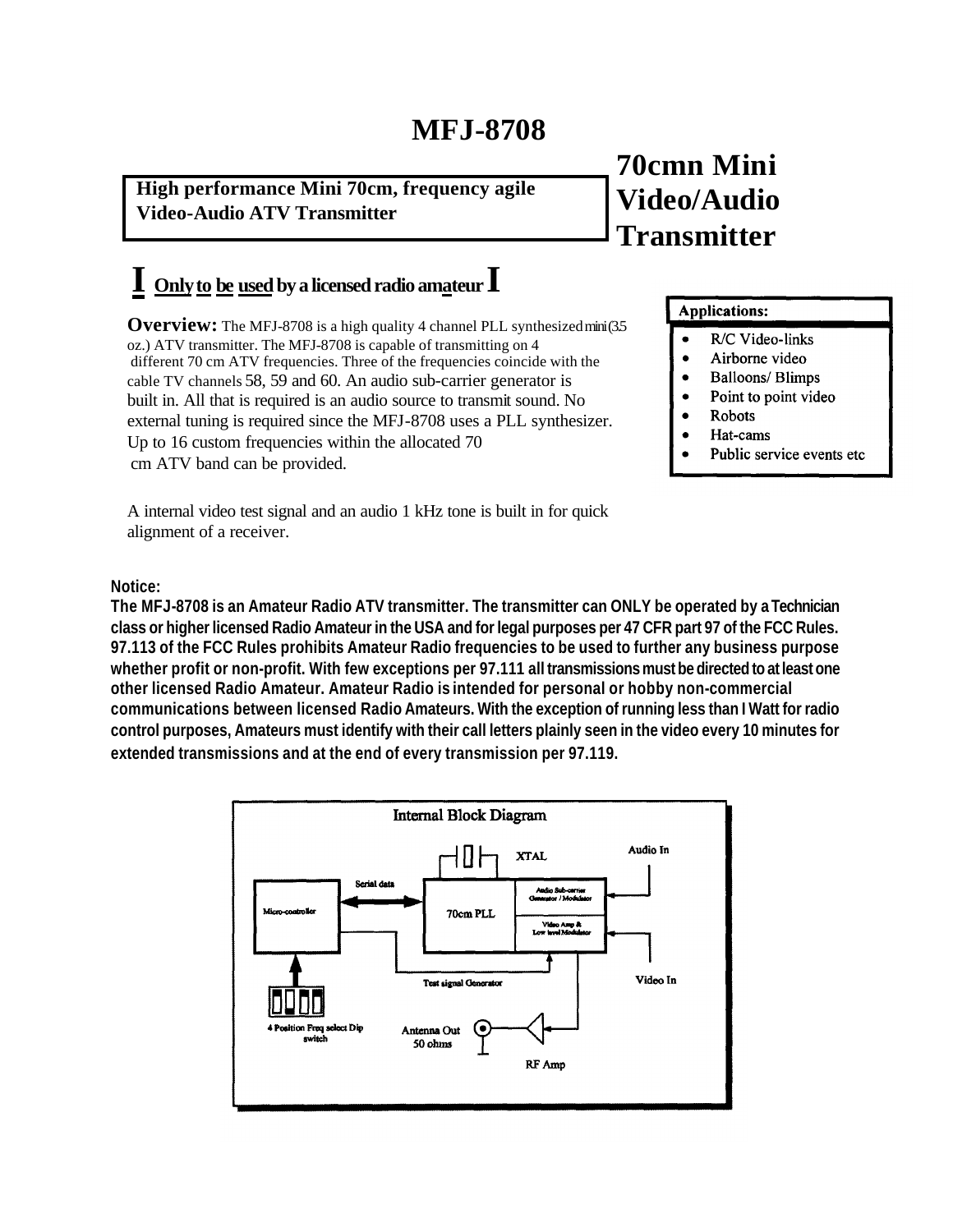# **MFJ-8708 User Interface**

# **Frequency Select Dip switches**

There are 4 dip switches located on the MFJ-8708 that provide frequency selection.

| Dip Switch |          | 2        | 3              | 4            |                                           |
|------------|----------|----------|----------------|--------------|-------------------------------------------|
|            | 0        | 0        | $\theta$       | $\mathbf{1}$ | 426.25MHz Normal Operation                |
|            | $\Omega$ | $\Omega$ | -1             |              | 0 427.25MHz Normal Operation (Cable CH58) |
|            | $\theta$ |          | $\overline{0}$ |              | 0 434.00MHz Normal Operation (Cable CH59) |
|            |          | 0        | 0              |              | 0 439.25MHz Normal Operation (Cable CH60) |
|            |          |          | -1             | $\theta$     | Test signal on 426.25MHz                  |
|            |          |          | 0              | $\prime$     | Test signal on 427.25MHz (Cable CH58)     |
|            |          | 0        | $\overline{I}$ | T            | Test signal on 433.25MHz (Cable CH59)     |
|            | 0        |          |                |              | Test signal on 439.25MHz (Cable CH60)     |

*All other combinations of dip switch settings will turn off the RF carrier!* While the MFJ-8708 is capable of operating on a total of 16 different pre programmable frequencies, stock models only provide the 4 standard USA AM ATV frequencies. If you are a foreign licensed ham and or have different band plans, MFJ Enterprises will be glad to provide you with a custom programmed MFJ-8708. Please note that we will ONLY provide you with custom frequencies that are within allocated ATV ham bands.

## **Antenna out**

A BNC female connector provides RF output at 50 ohms exact. Make sure that the antenna is properly matched to 50 Ohms. You should also use the lowest loss coax and shortest length to minimize *loss. DO NOT OPERATE WITHOUT A LOAD!*

# **DC Power In**

Supply voltage is 9V. The **Red power lead is Positive** (+) and the **Black lead is Negative (-).** The MFJ-8708 draws about 250mA of current. If you plan to use 9V batteries it is best to use two to three 9V batteries in parallel. You may certainly use a regulated external power supply with the MFJ-8708.

# **Audio and Video Inputs**

The MFJ-8708 accepts NTSC or PAL composite video at 1 V P-P. Audio is standard line level and a small potentiometer provides audio input level control.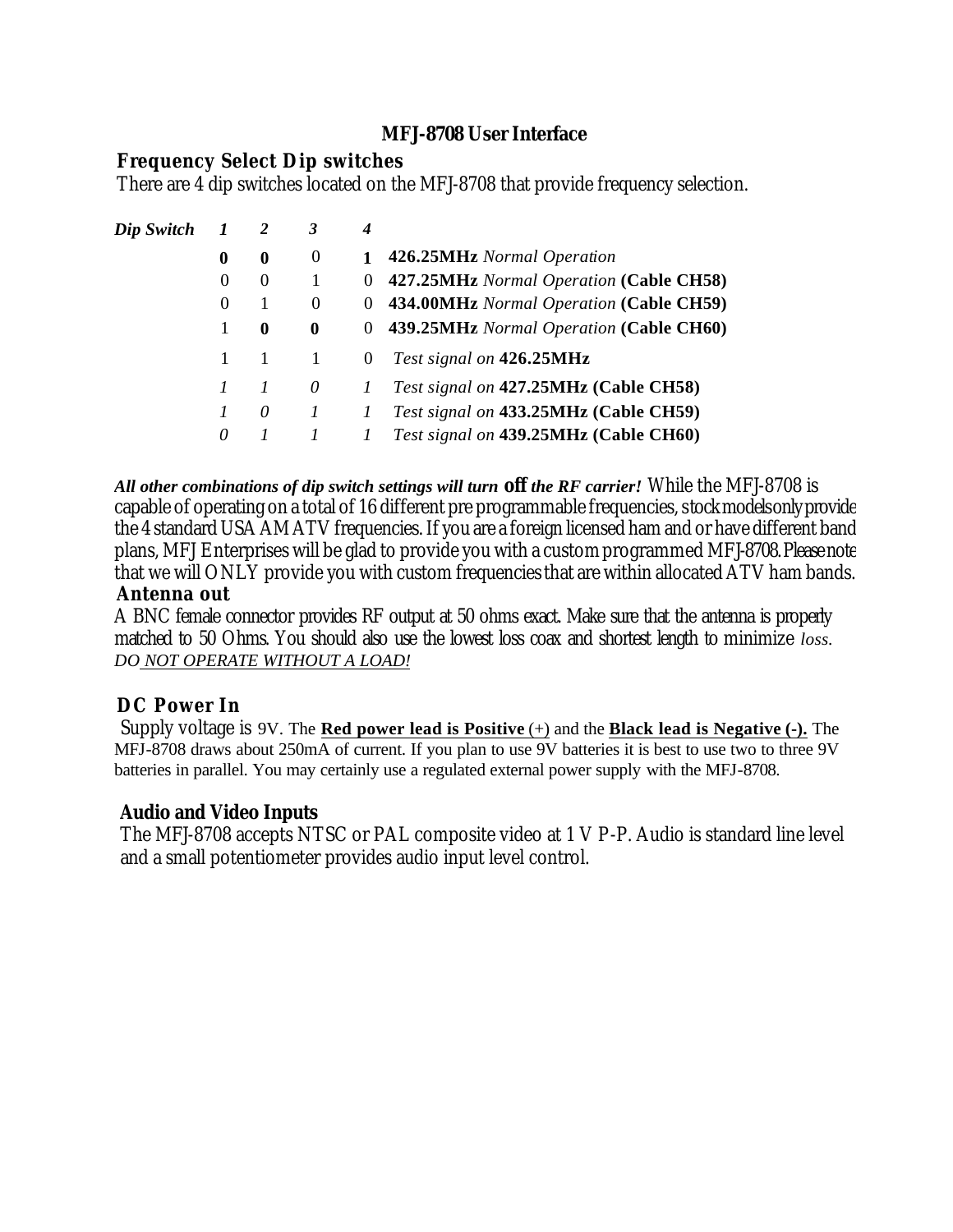# **Operation and Setup**



The diagram above shows the how the MFJ-8708 needs to be connected to a video and audio source. Make sure that you have SMPTE standard video at 1 V P-P. Most consumer and commercial camera's and camcorders deliver composite video, at the **"Video Out"** connector. If you are not sure if the camera is delivering SMPTE standard video, you can confirm this by looking at the video signal on a oscilloscope.

Audio is "Line Level." Line level audio is what you would get out of a CD player or VCR audio output connector. *Note: Line level is not the same as microphone level.*

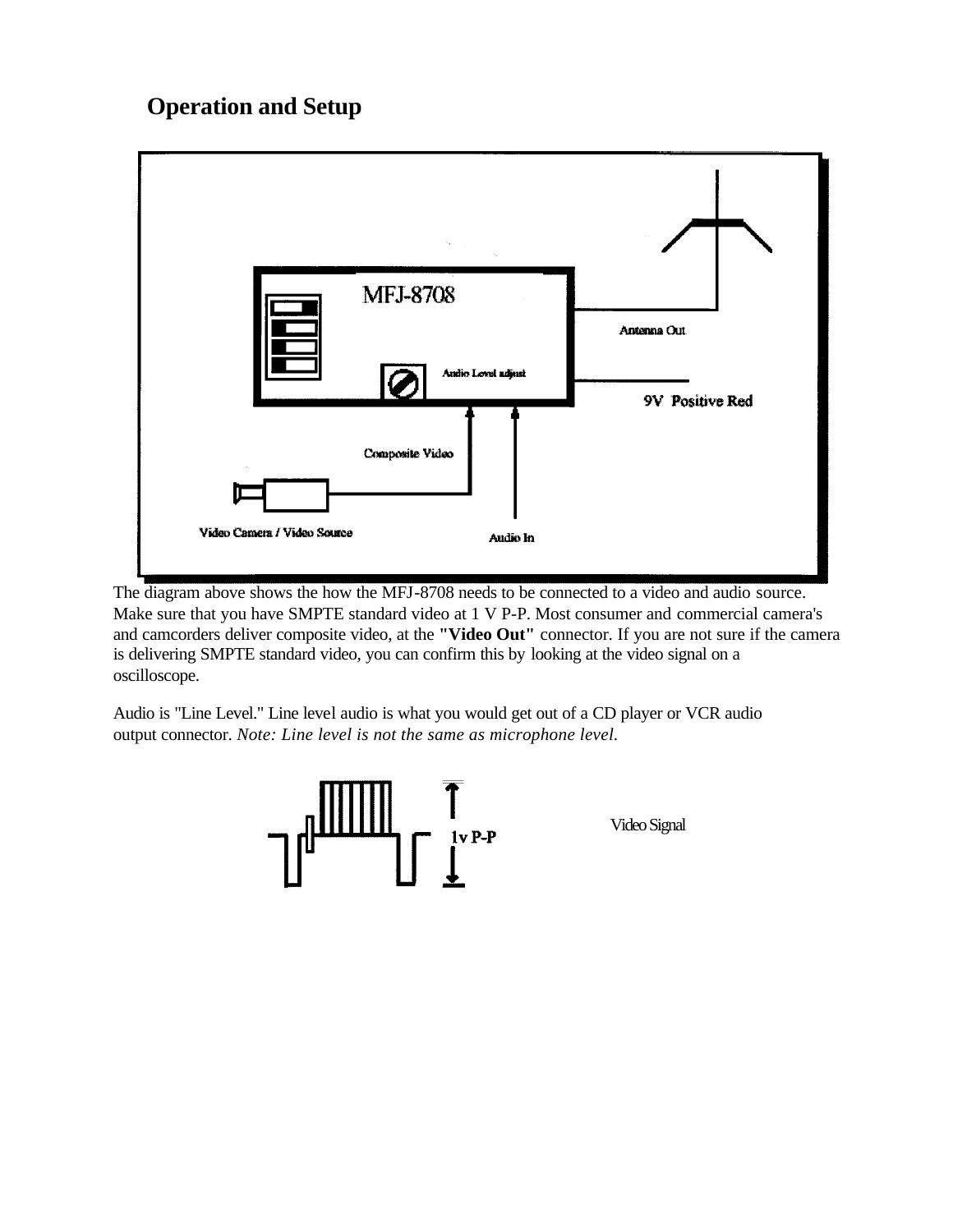#### **Power requirements**

The MFJ-8708 requires 9V DC and draws about 250MA of current. There is internal diode reverse polarity protection. You may use a 0.5A fuse inline to protect the MFJ-8708. If you plan to use 9V batteries, it is recommended to use two or three batteries in parallel to extend the transmission time. Of coarse you may use a regulated power supply or 12V battery with a power regulator that reduces the voltage to 9V. DO NOT supply more than 9V to the MFJ-8708.

### **Antenna**

The transmitting and receiving antenna are probably the most critical items for attaining best range. A small 1/4 wave ground plane transmitting antenna in combination with a high gain receiving antenna will do for short range video transmission. **Best results are obtained while using both high gain transmitting and receiving antennas.**

Range testing was performed using the following antennas. The transmit antenna was a 14 element yagi, the receiving antenna was an 8 element yagi . At an approximate distant of 2.5 miles excellent picture quality was received. The receiver was a consumer grade Sony TV tuned to Cable CH 59. Please remember, that while a cable ready television would suffice as a good receiver, a sensitive ATV downconverter far outperforms any cable ready television.

Using a 1 /4 wave ground plane (shown below) as a transmitting antenna and using a 14 element yagi antenna for the receiving antenna, excellent picture quality at 1 /2 mile was received.

# **An experimental transmit /receive antenna you could build**

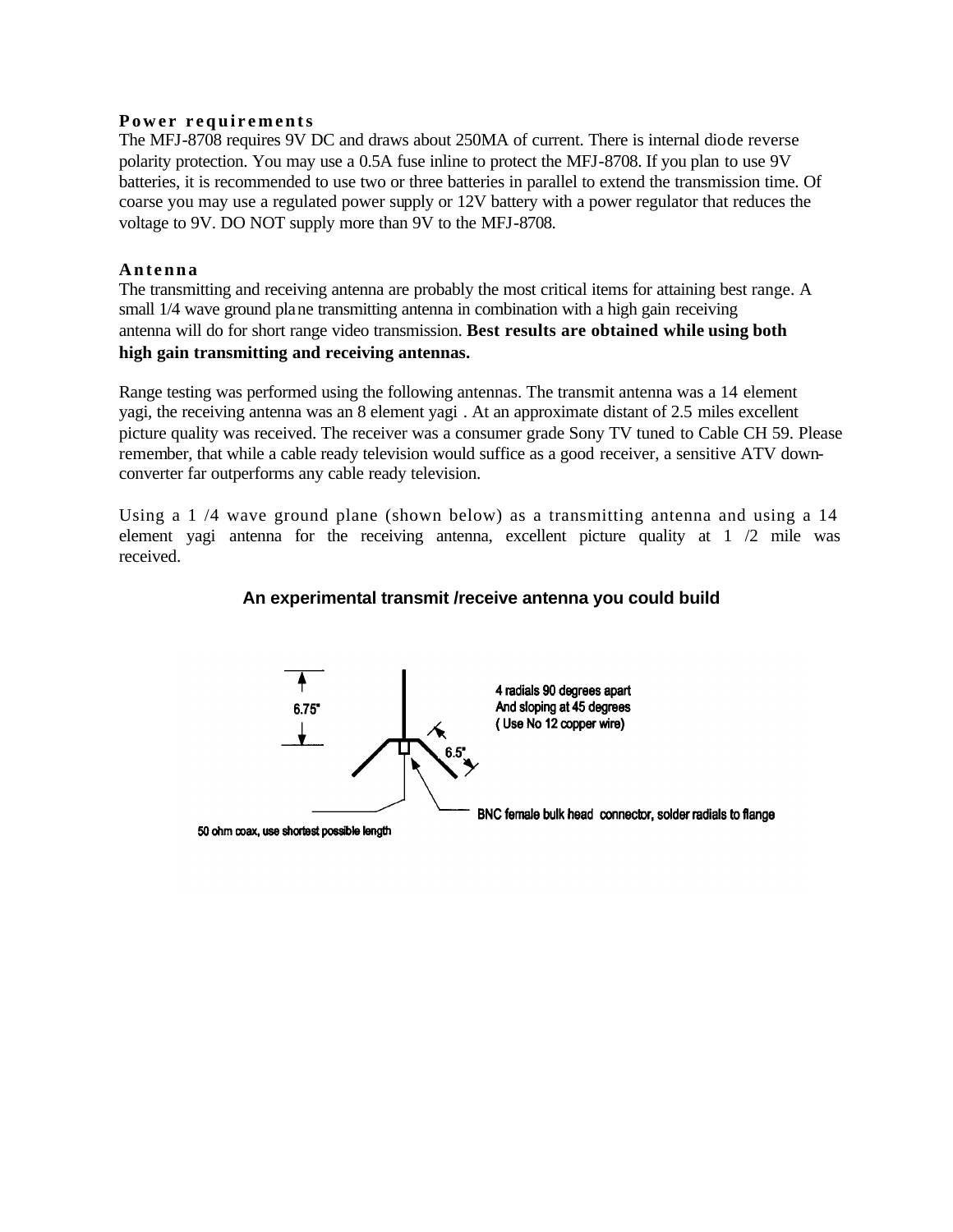## **Some antenna performance characteristics**

While some transmit-receive antennas combinations perform differently, the following chart depicts the theoretical system performance of the MFJ-8708 using various combinations of antennas and an ATV down converter

**Receiver:** ATV downconverter

**Transmitter:** MFJ-8708, with a power output of 50mW

**Carrier/Noise:** 40 - 45 dB

**Picture quality:** Snow Free P5

**Antenna:** Ground plane, 5 element 5L-70cm beam (PC electronics), 25 element DSFO ATV-25

|                     | Ground Plane 5L-70cm |           | DSFO-ATV25  |
|---------------------|----------------------|-----------|-------------|
| <b>Ground Plane</b> | 0.25 miles           | 0.6 miles | 1.5 miles   |
| 5L-70cm             | 0.6 miles            | 1.3 miles | $3.5$ miles |
| DSFO-ATV25          | 1.5 miles            | 3.5 miles | 8.0 miles   |
|                     |                      |           |             |

The two diagrams below show a basic and an advanced receiving setup. For most purposes a simple cable ready TV along with a good high gain antenna would suffice. For best DX performance, a sensitive ATV down-converter, out performs any standard TV. Remember to keep coax runs from the antenna to the receiver/down-converter as short as possible. For longer coax runs, an antenna mast mount LNA may be needed for optimum performance to compensate for coax line loss.